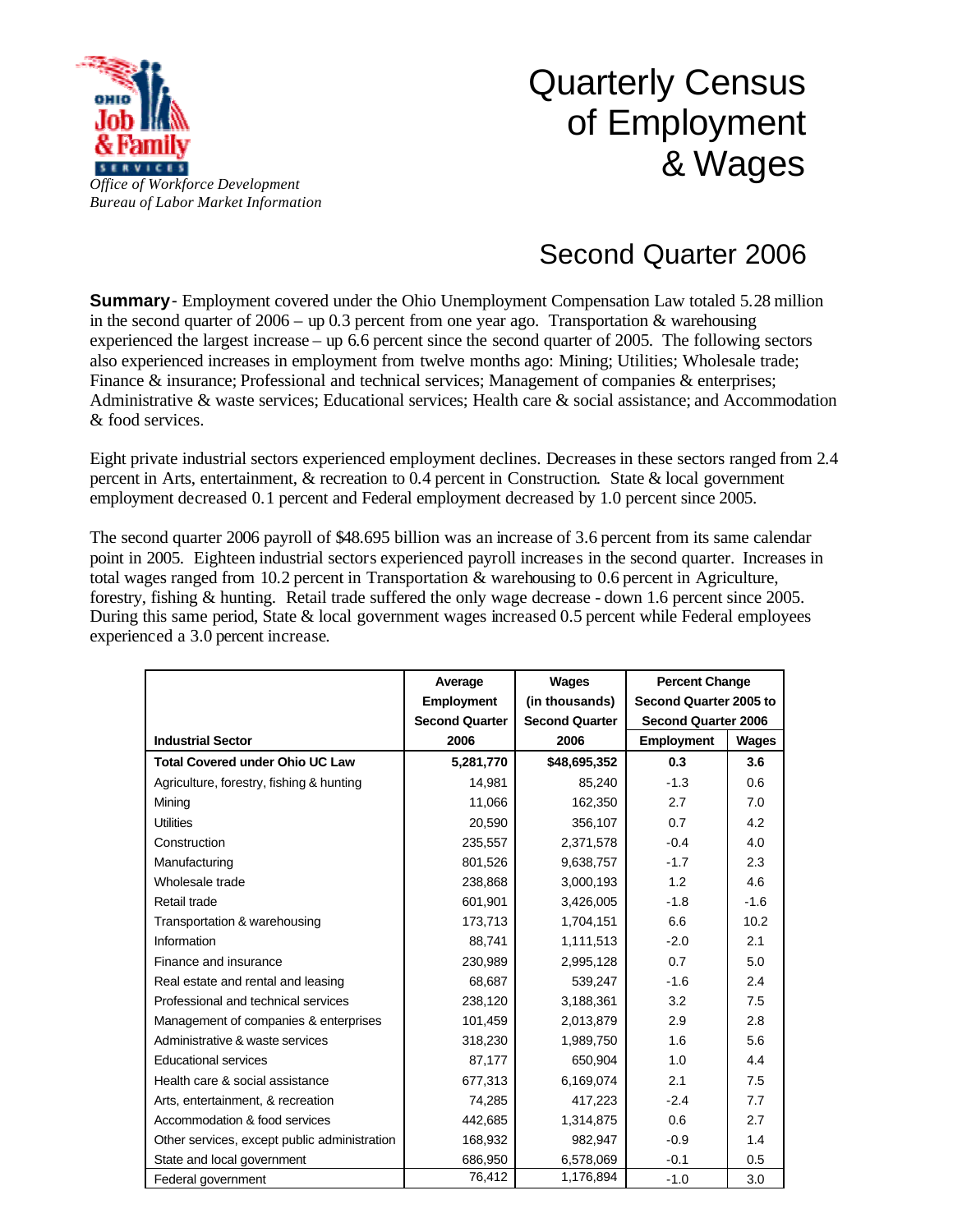Four of Ohio's ten largest counties experienced employment increases from their second quarter 2005 levels. Increases ranged from 6.4 percent in Butler County to 0.1 percent in Franklin County. Hamilton, Lorain, Lucas, Mahoning, Montgomery, and Stark Counties all suffered employment declines from one year ago with drops ranging from 2.8 percent in Stark County to 0.2 percent in Lucas County.

All of the ten largest counties experienced payroll increases since 2005. Payroll gains ranged from 7.9 percent in Butler County to 0.3 percent in Montgomery County.

|                                        | Average               | Wages                 | <b>Percent Change</b>      |              |
|----------------------------------------|-----------------------|-----------------------|----------------------------|--------------|
|                                        | <b>Employment</b>     | (in thousands)        | Second Quarter 2005 to     |              |
|                                        | <b>Second Quarter</b> | <b>Second Quarter</b> | <b>Second Quarter 2006</b> |              |
| County                                 | 2006                  | 2006                  | <b>Employment</b>          | <b>Wages</b> |
| <b>Total Covered under Ohio UC Law</b> | 5,281,770             | \$48,695,352          | 0.3                        | 3.6          |
| <b>Butler</b>                          | 144,358               | 1,290,301             | 6.4                        | 7.9          |
| Cuyahoga                               | 739,717               | 7,837,129             | 0.4                        | 6.6          |
| Franklin                               | 670,744               | 6,698,850             | 0.1                        | 2.1          |
| <b>Hamilton</b>                        | 518,574               | 5,606,882             | $-2.6$                     | 1.7          |
| Lorain                                 | 101,038               | 892,690               | $-0.3$                     | 6.4          |
| Lucas                                  | 224,133               | 2,010,452             | $-0.2$                     | 0.5          |
| Mahoning                               | 103,637               | 770,329               | $-2.0$                     | 0.5          |
| Montgomery                             | 272,568               | 2,572,610             | $-1.7$                     | 0.3          |
| Stark                                  | 161,690               | 1,317,030             | $-2.8$                     | 1.6          |
| Summit                                 | 271,700               | 2,540,123             | 0.9                        | 0.4          |
| All other counties                     | 2,073,611             | 17,158,956            | 1.3                        | 4.8          |

The chart that follows presents the percentage of Ohio covered employment in each of the ten largest counties and all other counties combined. Ten of Ohio's 88 counties account for almost 61 percent of the state's covered employment.



## **Second Quarter 2006 Employment - Ten Largest Counties**